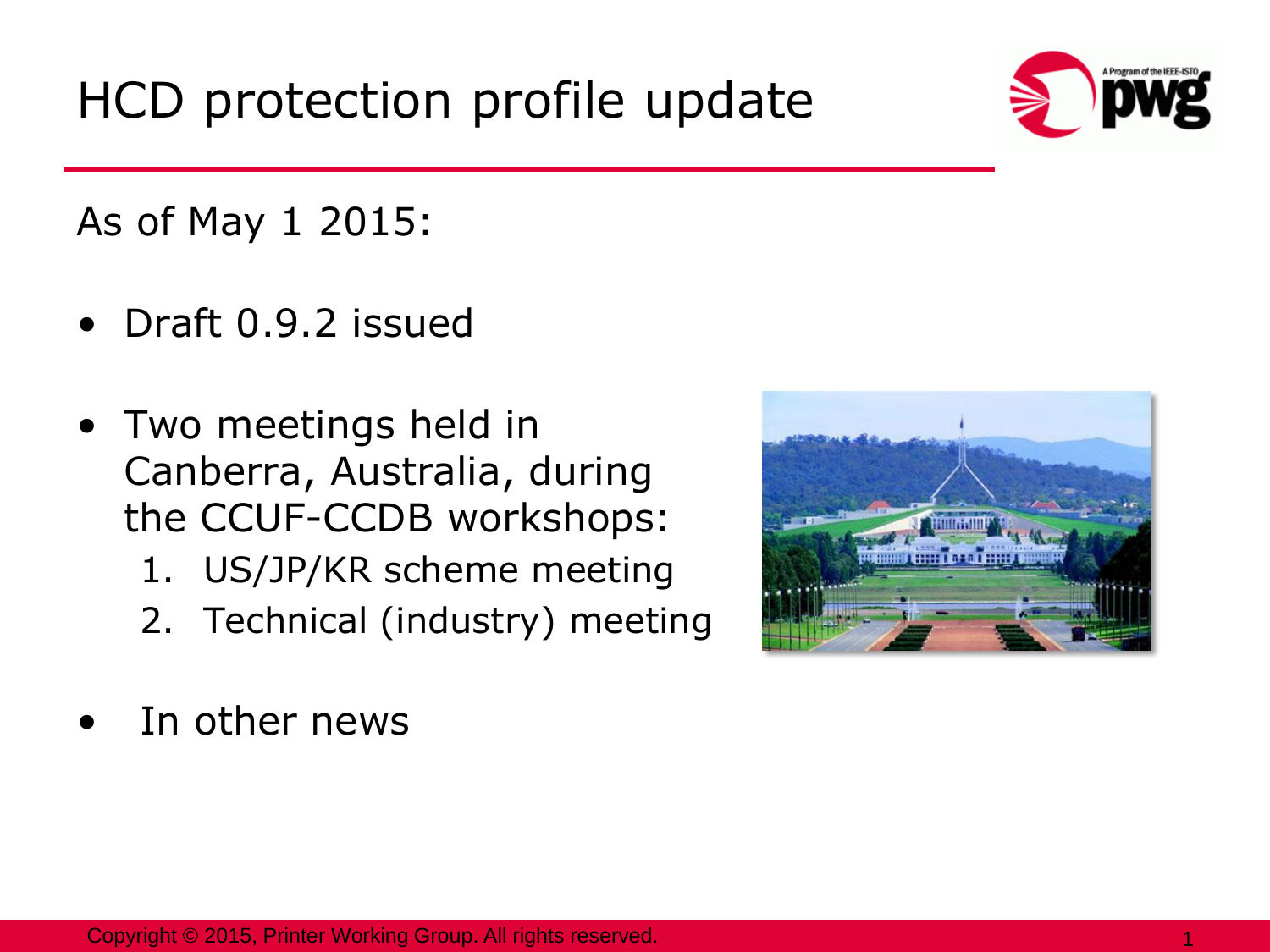

- Issued in mid March with an end-of-March comment deadline
	- Several hundred comments were received
	- Almost the same as were received for 0.9.1  $\otimes$
- More than 150 comments remain open
	- About half are likely simple edits
	- Quite a few are duplicates, already done
- Next draft in mid May
	- Presumably, end-of-May comment deadline
	- If relatively few comments are received, then final publication could happen in June
	- If hundreds of comments are received, then who knows?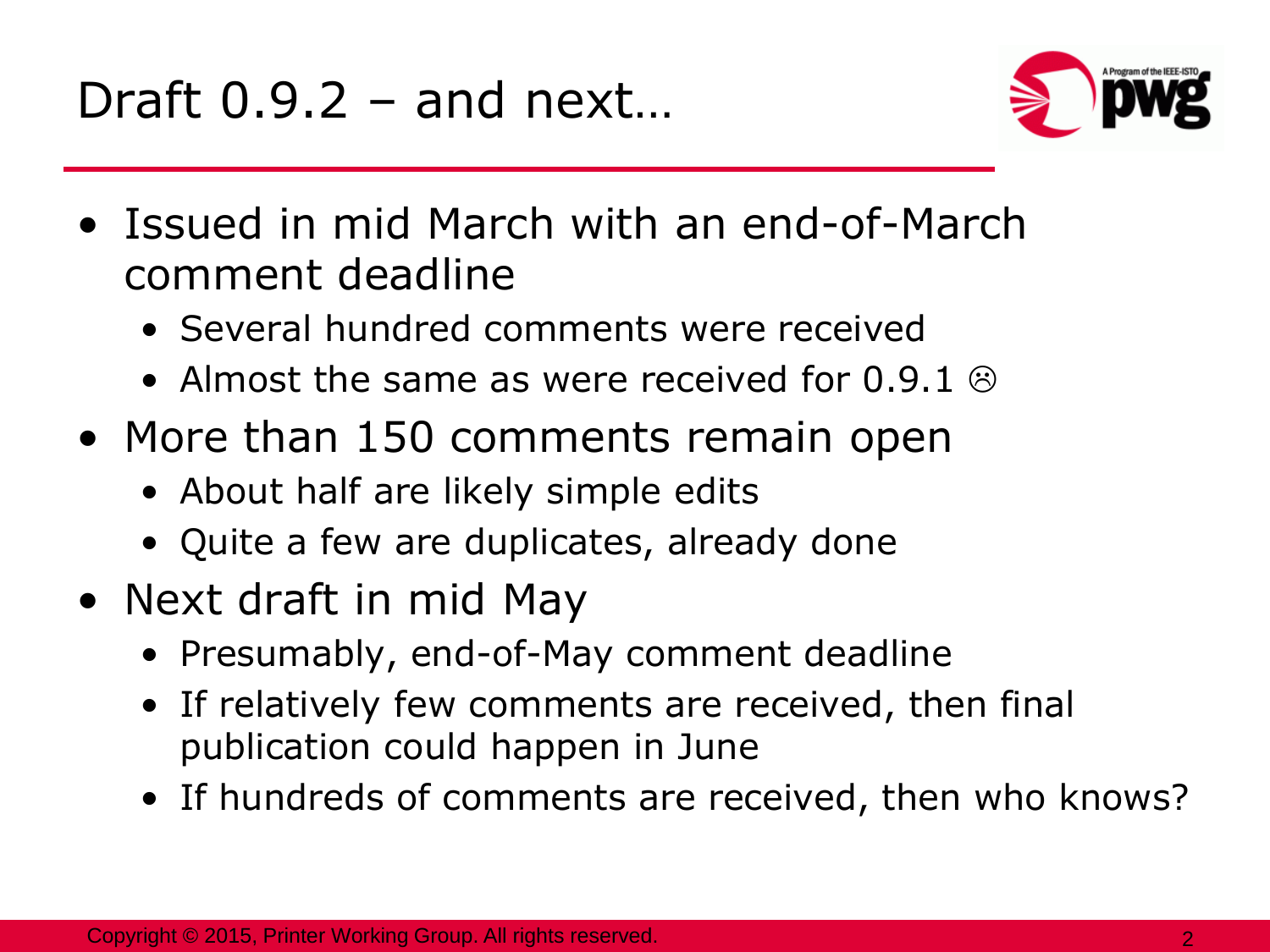

- April 22, 9AM-10AM AEDT; attendees:
	- Mike Matta / NIAP, Murata-san / IPA, Il-gon Kim / ITSCC, Alan Sukert / Xerox, Kwangwoo Lee / Samsung, and Brian Smithson / Ricoh.
- KR scheme had some issues with the US/JP PP:
	- Crypto is too limiting (algos, protocols, eval): fix in iTC
	- The use of "Exact Compliance": CCDB working on it
- Discussed plans for drafts and final publication
- Planning for an iTC / cPP to follow the US/JP PP
	- All three schemes are interested in co-sponsoring
	- First step is to form a CCDB working group with those schemes to write an ESR
	- IPA wrote an ESR a year ago, needs to update it
	- JP scheme is leading, maybe start in July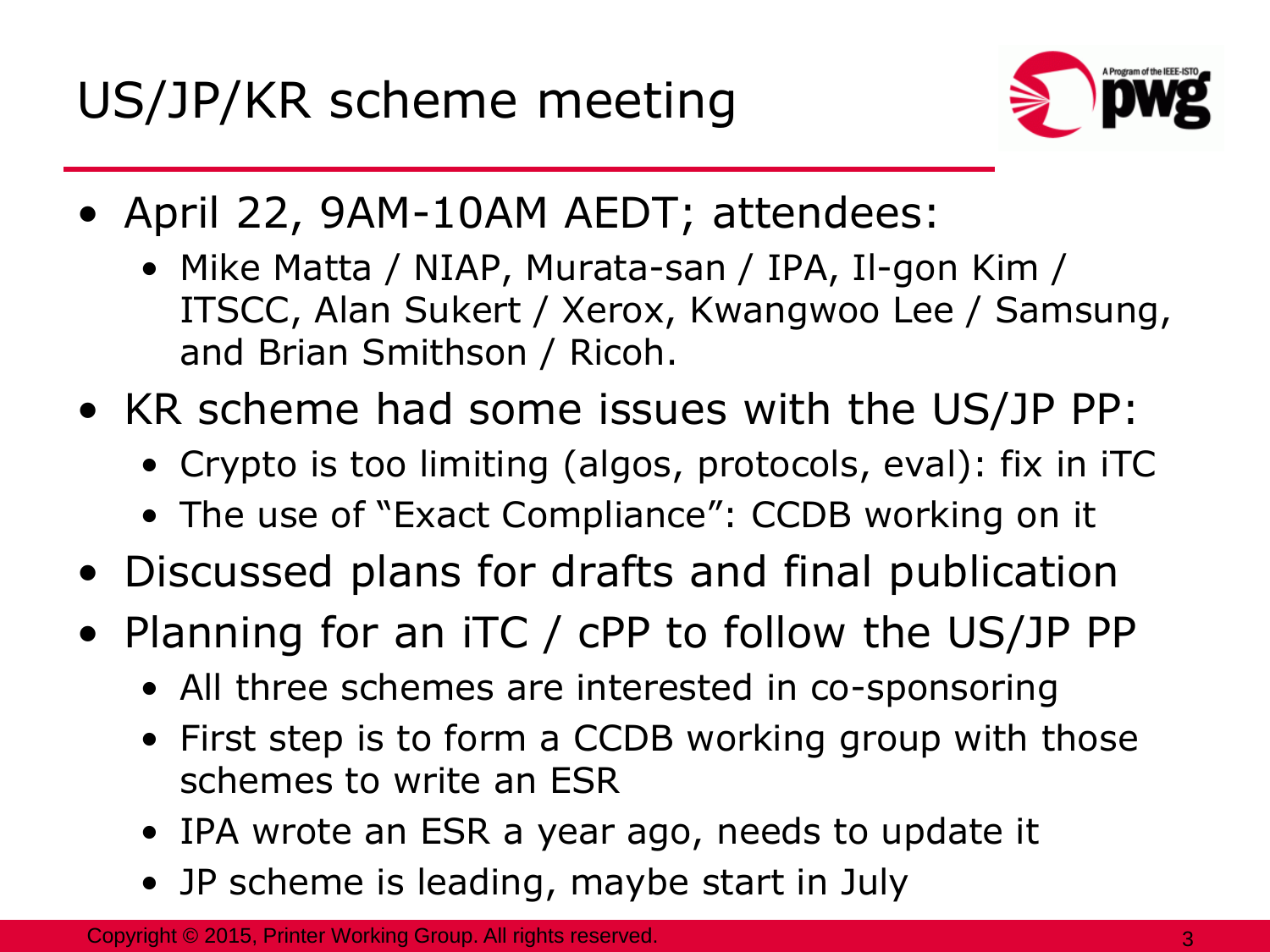Technical (industry) meeting



- April 24, 1PM-3PM AEDT:. Attendees:
	- Alan Sukert / Xerox, Kwangwoo Lee / Samsung, Lachlan Turner / Ark Infosec, and Brian Smithson / Ricoh.
- We worked on issues tagged "access control" and "options" in the master issues list
- "Access control" issues were mainly from HP, and were resolved as follows:
	- From the HCD's perspective, whoever has the necessary credential is a (if not the) Job Owner
	- As used in the AC SFP tables, "Containers" are like Job Data. We sort of don't care about them. So we are removing "containers" from the tables.
- "Options" issues were about image overwrite and purge functions, minor edits fix most of them.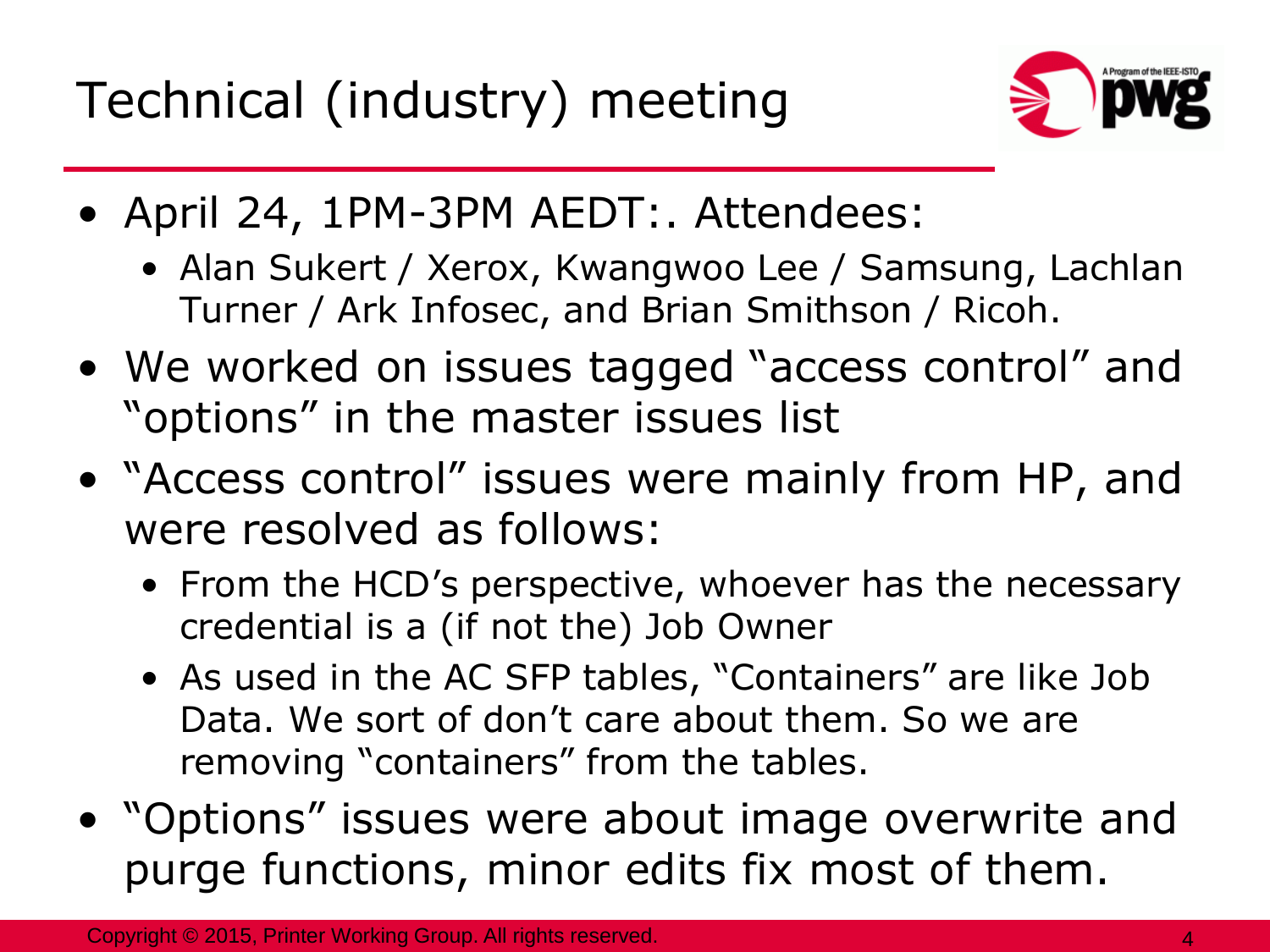## In other news



- Mario Tinto has retired!
- His last day at Aerospace (contracted to NIAP) was April 30.
- On behalf of the MFP TC, IEEE P2600, PWG, etc., I presented (online) him the following certificate.
- *Yes*, I'll follow up with hardcopy.